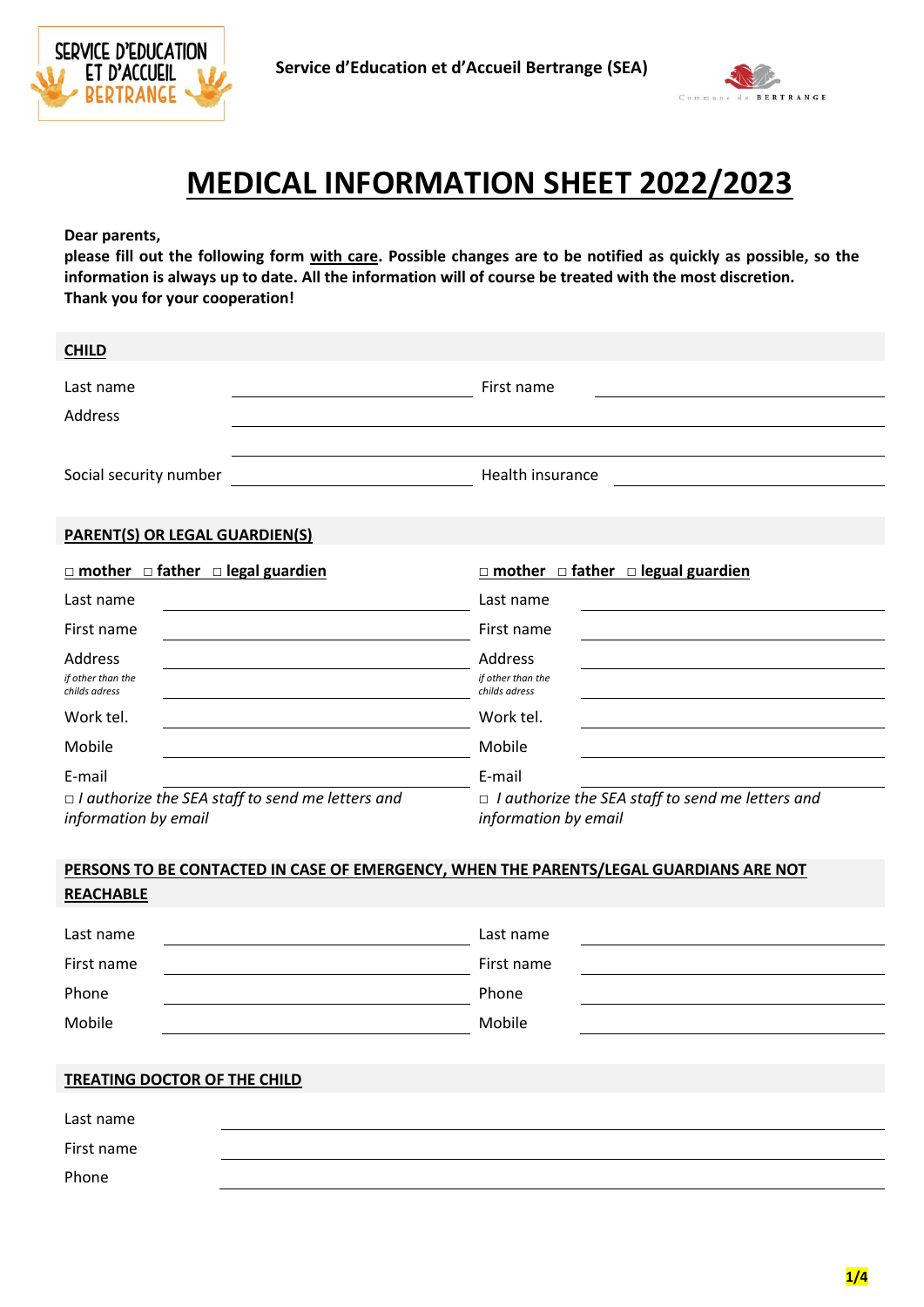## **INFORMATION CONCERNING THE STATE OF HEALTH OF YOUR CHILD**

| 1. Did your child have an operation in the past?                                                                                               |                                                                                                                         | $\Box$ Yes    | $\Box$ No     |
|------------------------------------------------------------------------------------------------------------------------------------------------|-------------------------------------------------------------------------------------------------------------------------|---------------|---------------|
| If so, which one(s):                                                                                                                           |                                                                                                                         |               |               |
| 2. Did your child suffer from a severe illness in the past?                                                                                    |                                                                                                                         | $\Box$ Yes    | $\square$ No  |
|                                                                                                                                                | 3. Is your child suffering from a chronic illness or has specific health needs?                                         | $\Box$ Yes    | $\square$ No  |
|                                                                                                                                                | If so, which one(s) $\vdots$                                                                                            |               |               |
| If so, does your child have a PAI (individualized support plan)?<br>$\rightarrow$ a copy from the PAI has to be attached with the registration |                                                                                                                         | $\Box$ Yes    | $\square$ No  |
| 4. Is your child suffering from allergies?                                                                                                     |                                                                                                                         | $\Box$ Yes    | $\square$ No  |
| If so, which one :                                                                                                                             | <u> 1980 - Jan Stein Stein Stein Stein Stein Stein Stein Stein Stein Stein Stein Stein Stein Stein Stein Stein S</u>    |               |               |
| If so, does your child have a PAI (individualized support plan)?<br>$\rightarrow$ a copy from the PAI has to be attached with the registration |                                                                                                                         | $\Box$ Oui    | $\Box$ Non    |
| intolerances (« certificat médicale intolérance ou allergie alimentaire »)                                                                     | $\rightarrow$ If so, the treating doctor of the child has to fill out the medical information sheet about allergies and |               |               |
| 5. Does your child have a disability (visual, motoric, mental )?                                                                               |                                                                                                                         | $\Box$ Yes    | $\square$ No  |
| If so, which one(s):                                                                                                                           | <u> 1980 - Jan Stein Stein Stein Stein Stein Stein Stein Stein Stein Stein Stein Stein Stein Stein Stein Stein S</u>    |               |               |
| 6. Does your child need specific assistance?                                                                                                   |                                                                                                                         | $\Box$ Oui    | $\square$ Non |
| If so, which one(s):                                                                                                                           |                                                                                                                         |               |               |
|                                                                                                                                                |                                                                                                                         |               |               |
| Does your child have problems with enuresis?<br>7.                                                                                             |                                                                                                                         | $\square$ Yes | $\square$ No  |
| If $so:$                                                                                                                                       | $\Box$ rather during the day $\Box$ rather during the night                                                             |               |               |
| 8. Your child is wearing                                                                                                                       | glasses                                                                                                                 | $\Box$ Yes    | $\Box$ No     |
|                                                                                                                                                | a hearing aid                                                                                                           | $\Box$ Yes    | $\Box$ No     |
|                                                                                                                                                | dental braces                                                                                                           | $\Box$ Yes    | $\Box$ No     |
| NUTRITION                                                                                                                                      |                                                                                                                         |               |               |
| Is your child vegetarian? (without meat, fish and poultry)<br>9.                                                                               |                                                                                                                         | $\Box$ Yes    | $\Box$ No     |
| 10. Does your child need to follow a special diet?                                                                                             |                                                                                                                         | $\Box$ Yes    | $\square$ No  |
| If so, please indicate the food products that need to be avoided:                                                                              |                                                                                                                         |               |               |
|                                                                                                                                                |                                                                                                                         |               |               |
| <b>MEDICATION</b>                                                                                                                              |                                                                                                                         |               |               |
| 11. Does your child need to take medicine regularly during SEA time?                                                                           |                                                                                                                         | $\Box$ Yes    | $\Box$ No     |
| If so, which one(s) :<br>Name of the<br>medicine and the                                                                                       |                                                                                                                         |               |               |
| dosage                                                                                                                                         | 12. Is your child capable of taking the medicine independently during his stay at the                                   | $\Box$ Yes    | $\square$ No  |
| SEA?                                                                                                                                           |                                                                                                                         |               |               |
|                                                                                                                                                |                                                                                                                         |               |               |

→ *If not, the form* « *délégation de soins* » has to be filled out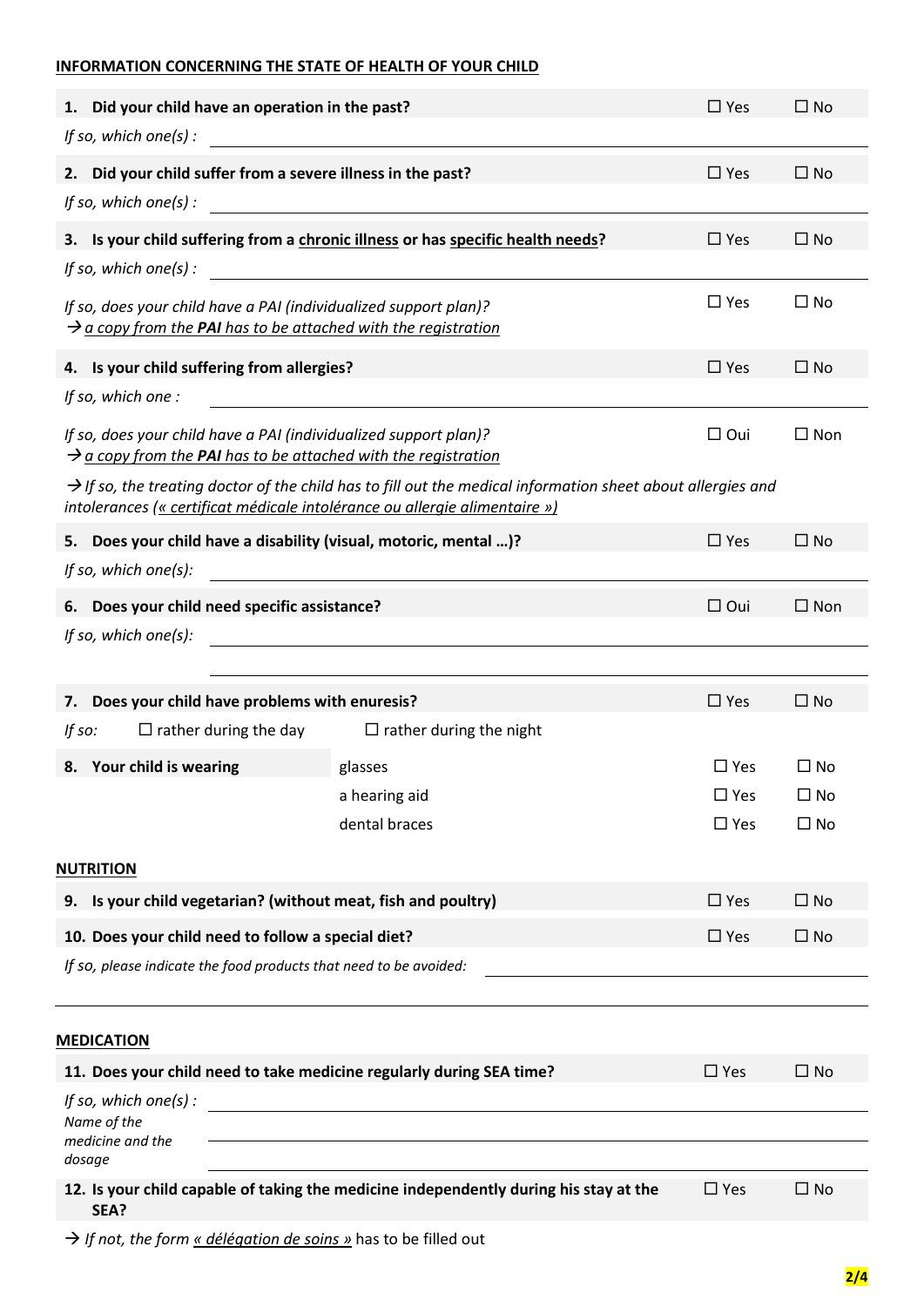| 13. I authorize the SEA staff to give the following medicine to my child :                      |               |                                        |              |  |
|-------------------------------------------------------------------------------------------------|---------------|----------------------------------------|--------------|--|
| Nurofen                                                                                         | $\square$ Yes | $\Box$ Yes (after telephone agrement)* | $\square$ No |  |
| Paracetamol<br>* If the SEA staff cannot reach you, they are not authorized to give medication. | $\Box$ Yes    | $\Box$ Yes (after telephone agrement)* | $\Box$ No    |  |
| 14. I authorize the SEA staff to use the following creams and products for my child:            |               |                                        |              |  |
| Arnica Cream                                                                                    |               | $\Box$ Yes                             | $\Box$ No    |  |
| <b>Bepanthen Cream</b>                                                                          |               | $\Box$ Yes                             | $\Box$ No    |  |
| Fenistil Gel                                                                                    |               | $\Box$ Yes                             | $\Box$ No    |  |
| Polyseptol Cream                                                                                |               | $\Box$ Yes                             | $\Box$ No    |  |
| Desinfection/cleaning spray                                                                     |               | $\Box$ Yes                             | $\Box$ No    |  |
| Patches                                                                                         |               | $\Box$ Yes                             | $\Box$ No    |  |
| Sun cream (la Roche Posay, Avène or similar)                                                    |               | $\Box$ Yes                             | $\Box$ No    |  |
| 15. I authorize the SEA staff to remove ticks?                                                  |               | $\Box$ Yes                             | $\square$ No |  |
|                                                                                                 |               |                                        |              |  |
| 16. Is your child able to swim?                                                                 | $\Box$ Yes    | $\Box$ Yes (but with water wings)      | $\Box$ No    |  |
| 17. Is your child allowed to participate in any kind of activity (sport )?                      |               | $\Box$ Yes                             | $\square$ No |  |
| If not, what is to be avoided?                                                                  |               |                                        |              |  |
|                                                                                                 |               |                                        |              |  |

## **COMMENTS**

Please indicate all other important information about the state of health and the behaviour of your child:

| Date      | place |                                  |
|-----------|-------|----------------------------------|
|           |       |                                  |
| Signature |       | (father, mother, legal guardian) |